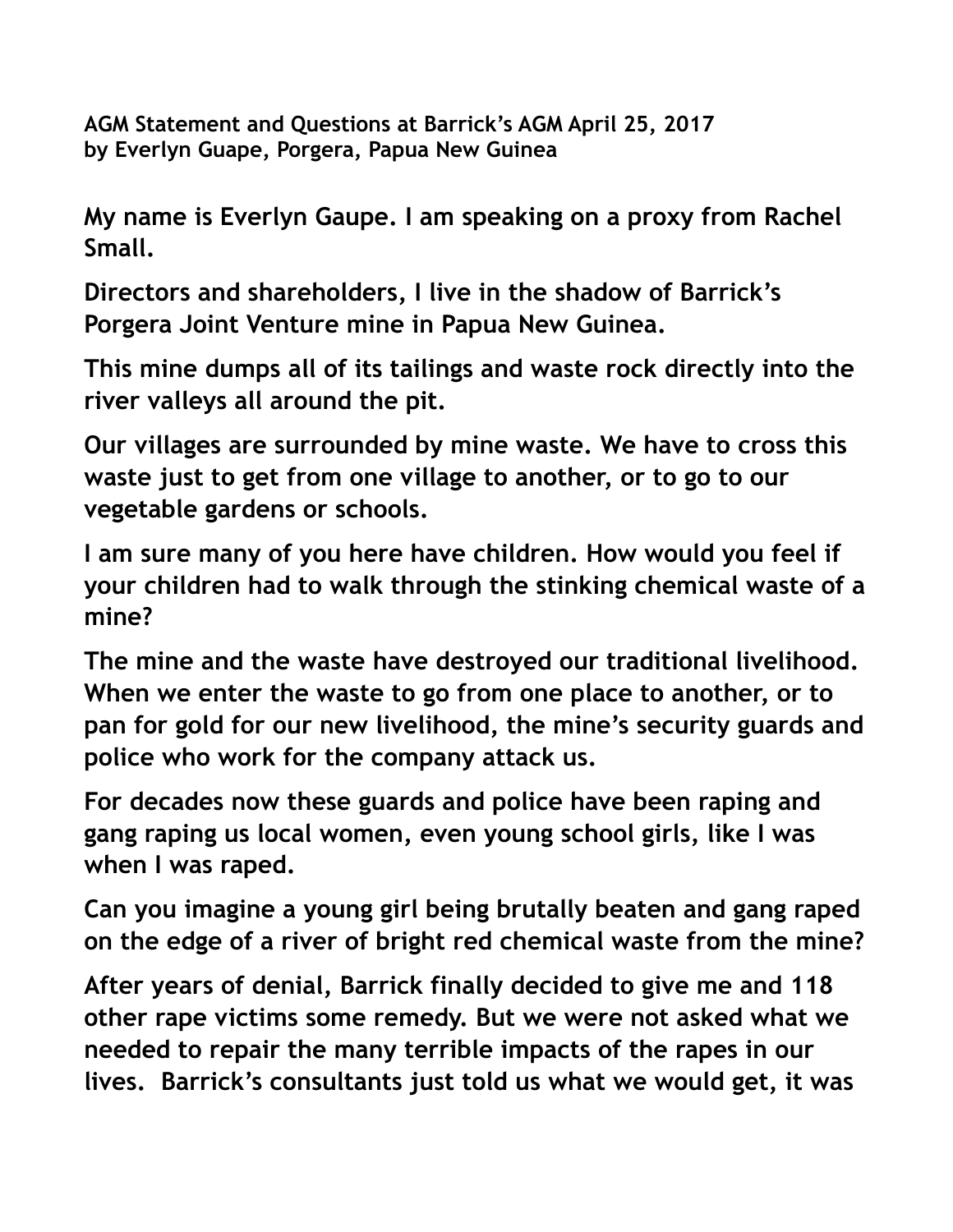**"take it or leave it" and they told us we were powerless against the company.** 

**We had to sign legal waivers to get any remedy at all so we cannot even take legal action now.** 

**Eleven other women who had independent lawyers got a settlement that was worth 4 times as much as we 119 got.** 

**These are my 2 questions for you:**

**1) Will you meet with me, while we are here in Canada, and open up a new dialogue on our remedy with all 119 rape survivors in Porgera?** 

**We want an open dialogue about what we need to remedy the harm we have suffered and we want to be able to include human rights experts we trust to support us in this dialogue.** 

**2) My second question is will Barrick release us from the legal waivers we 119 had to sign, so that if we do not receive fair remedy from Barrick we can at least seek legal remedy through the courts?**

**Thank You.**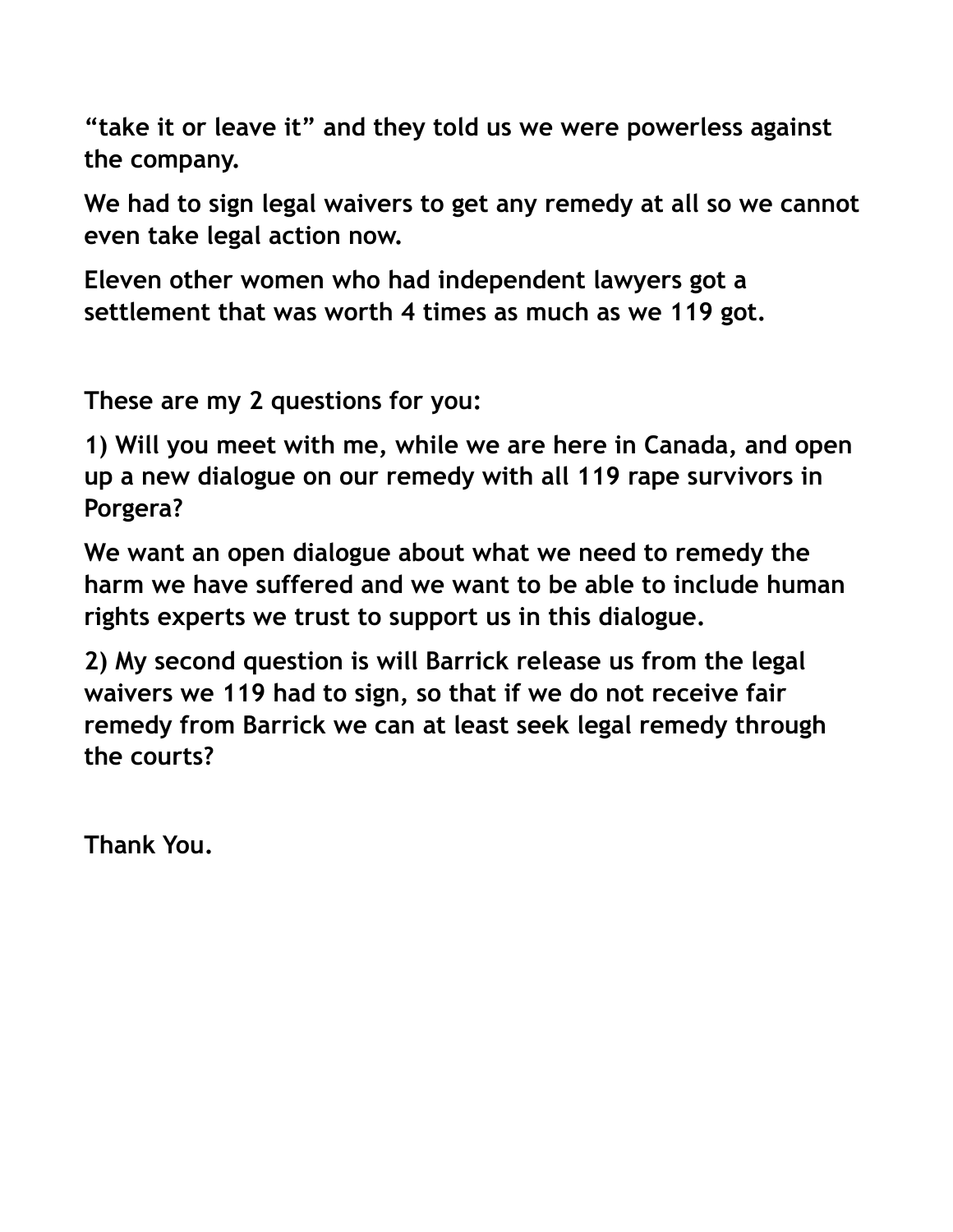**AGM Statement and Questions at Barrick's AGM April 25, 2017 by Joycelyn Mandi, Porgera, Papua New Guinea**

**My name is Joycelyn Mandi. I am speaking on a proxy from Jacob Sternberg.**

**Directors and shareholders, like Evelyn, I too live half a world away in the shadow of Barrick's Porgera Joint Venture mine in Papua New Guinea, surrounded by the waste from the mine.**

**And like Everlyn, I was raped by mine security when I was still a teenager. This happened in 2008, the same year that our fellow Porgerans came to this AGM in Toronto for the first time to tell all of you about the killings and the beatings and the rapes that we are suffering because of mine security and police guarding the mine.** 

**Unlike Everlyn, I have never received any remedy for the harm that this rape has caused in my life. And I am not alone, there are many other victims of rape by mine security who have never received remedy and the sexual violence is ongoing.** 

**Barrick knows this because MiningWatch Canada, and the Human Rights clinics at Columbia and Harvard Universities and your own consultant EnodoRights have told you about the many women who have never received remedy. Your consultant even interviewed me about my case.**